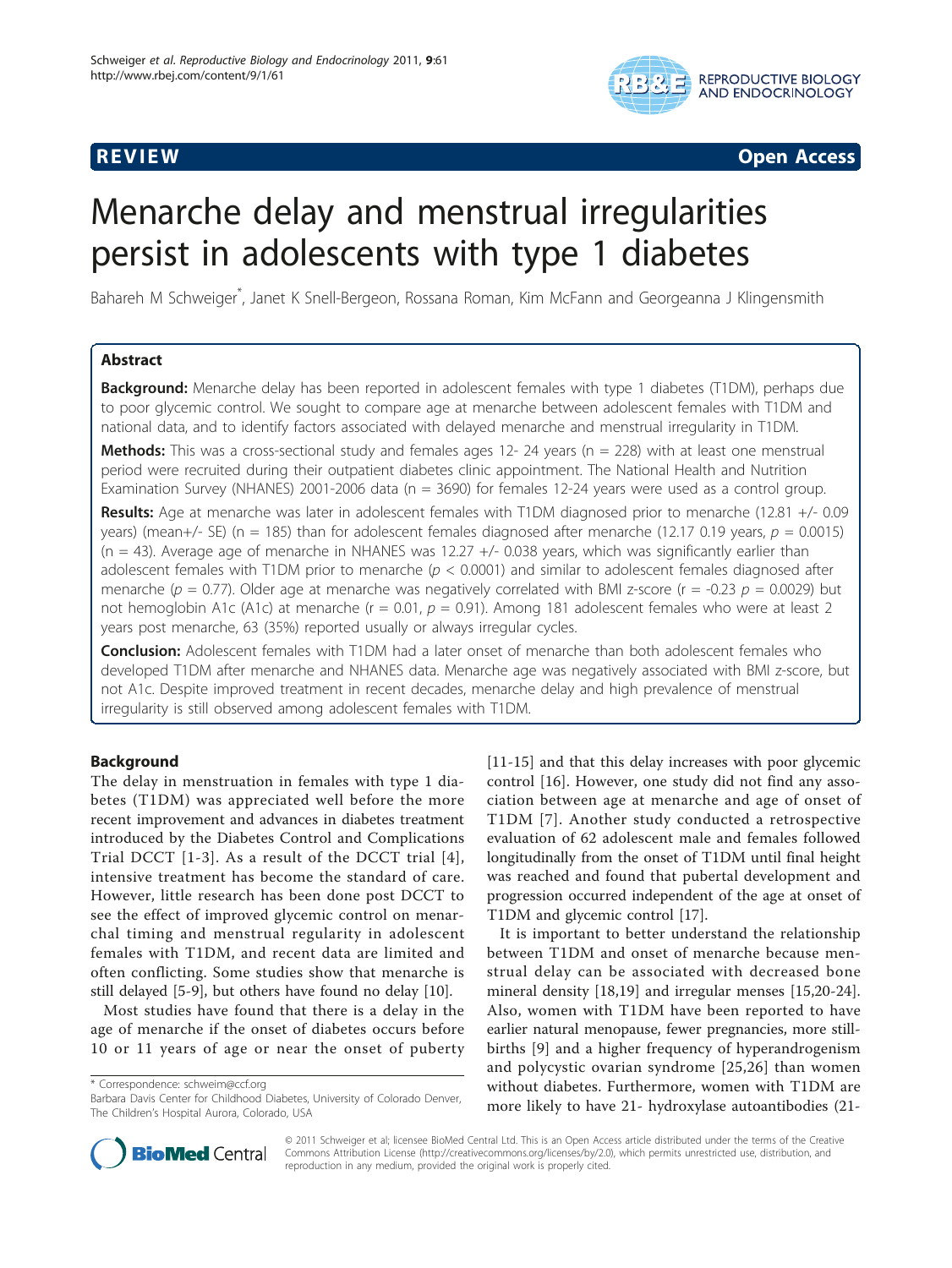<span id="page-1-0"></span>OH antibodies), a marker of adrenal autoimmunity, which also are associated with premature ovarian failure [[27\]](#page-6-0).

We investigated the effect of type 1 diabetes (T1DM) on age at menarche and menstrual history and sought to identify factors associated with menarche and irregularity in menses. We evaluated factors including A1c, BMI z-score, presence of 21-OH antibodies, episodes of severe hypoglycemia, and episodes of diabetic ketoacidosis (DKA) since these factors have an impact on diabetes management and metabolic outcomes. We sought to identify their potential role in delayed menarche and menstrual irregularity in adolescents with T1D. Additionally, since level of regular physical activity can affect menstrual regularity [[28\]](#page-6-0), we also assessed level of physical activity in study subjects.

# Methods

Subjects with T1DM were recruited from the Barbara Davis Center for Childhood Diabetes (BDC). The recruiter was blinded to the presence or absence of menarche prior to approaching the subjects for participation. Females of all ethnicities and ages who had at least one menstrual period and received their care in the pediatric department of the BDC were enrolled in the study. Subjects with a preexisting diagnosis of Hashimoto's thyroiditis were included if their initial diagnosis was made by close surveillance and if they had a longstanding history of being clinically and biochemically euthyroid. Subjects with celiac disease and any other chronic disease in addition to TIDM were excluded from the study. A total of 233 subjects between the ages of 12 and 24 years of age were enrolled in the study between November 2008 and May 2009. Of the 233 subjects with T1DM, complete data on age at menarche and age at T1DM diagnosis were available for 228. The age of diagnosis of T1DM was not available in four subjects and two subjects, both 15 years of age, had not yet started their menstrual periods. These six subjects were excluded from the analysis. There were 23 subjects with stable, treated hypothyroidism included in the analysis. Characteristics of the study participants are shown in Table 1. Of the 228 females with T1DM, 185 participants had diabetes onset prior to menarche and 43 were diagnosed with T1DM after menarche.

Study approval was obtained from the institutional review board at the University of Colorado Denver and participants provided written informed consent and assent, if appropriate, at enrollment.

The National Heath and Nutrition Examination Surveys (NHANES) 2001-06 reproductive health survey was used as a population-representative comparative control sample of women. The survey is designed to assess the health and nutritional status of the non-institutionalized

civilian US population using a complex multi-stage, stratified, clustered sampling design [[29\]](#page-6-0). The 2001-2006 time period was specifically selected as it is the most recent set of data available and the time period is similar to the time of onset of menarche for our subjects. NHANES data are available in 2-yr sets. We selected the three latest sets of data in order to have enough power to analyze the groups by ethnicity.

# Data collection

The clinical diabetes type assigned by the health care provider was obtained from the medical records and

#### Table 1 Demographics of subjects with T1DM

|                                                                                                                                            | Participants<br>diagnosed with<br>T1DM before<br>menarche (n = 185) | Participants with<br>T1DM diagnosed<br>after menarche<br>$(n = 43)$ |
|--------------------------------------------------------------------------------------------------------------------------------------------|---------------------------------------------------------------------|---------------------------------------------------------------------|
| Age at visit (years)                                                                                                                       | $15.8 \pm 0.2$                                                      | $16.5 \pm 0.3$                                                      |
| Duration (years)                                                                                                                           | $7.7 \pm 0.4***$                                                    | $2.5 \pm 0.312.17 \pm 0.19$                                         |
| Age at Menarche (years)                                                                                                                    | $12.81 \pm 0.09*$                                                   |                                                                     |
| A <sub>1</sub> c (%)                                                                                                                       | $9.4 \pm 0.14$                                                      | $8.8 \pm 0.32$                                                      |
| Insulin dose (units/kg<br>body weight/day)                                                                                                 | $1.02 \pm 0.02$ **                                                  | $0.0.76 \pm 0.05$                                                   |
| BMI (kg/m2)                                                                                                                                | $23.8 \pm 0.4$                                                      | $23.9 \pm 1.0$                                                      |
| BMI z score                                                                                                                                | $0.74 \pm 0.05$                                                     | $0.56 \pm 0.14$                                                     |
| Overweight ( $\geq$ 85th<br>percentile for age) (%)                                                                                        | 32                                                                  | 35                                                                  |
| <b>Total physical activity</b>                                                                                                             |                                                                     |                                                                     |
| Number of days of<br>physical activity over<br>last 7 days that the<br>subject was physically<br>active for at least 60<br>minutes per day | $2.6 \pm 0.4$                                                       | $2.6 \pm 0.2$                                                       |
| In a typical week the<br>number of days that<br>they are physically<br>active for at least 60<br>minutes per day                           | $3.0 \pm 0.3$                                                       | $3.2 \pm 0.2$                                                       |
| Race/Ethnicity (%)                                                                                                                         |                                                                     |                                                                     |
| White                                                                                                                                      | 82                                                                  | 79                                                                  |
| Hispanic                                                                                                                                   | 8                                                                   | 5                                                                   |
| Other                                                                                                                                      | $\Omega$                                                            | 6                                                                   |
| Breast tanner staging<br>(%)                                                                                                               |                                                                     |                                                                     |
| 3                                                                                                                                          | $\overline{2}$                                                      | 3                                                                   |
| 4                                                                                                                                          | 12                                                                  | 28                                                                  |
| 5                                                                                                                                          | 86                                                                  | 69                                                                  |
| Pubic tanner staging                                                                                                                       |                                                                     |                                                                     |
| 3                                                                                                                                          | 5                                                                   | 4                                                                   |
| 4                                                                                                                                          | 9                                                                   | 24                                                                  |
| 5                                                                                                                                          | 86                                                                  | 72                                                                  |
| Irregular menstrual<br>periods (%)                                                                                                         | 34                                                                  | 36                                                                  |

Data are presented as mean  $\pm$  SE or as % (n) \*  $p < 0.05$ , \*\*  $p < 0.001$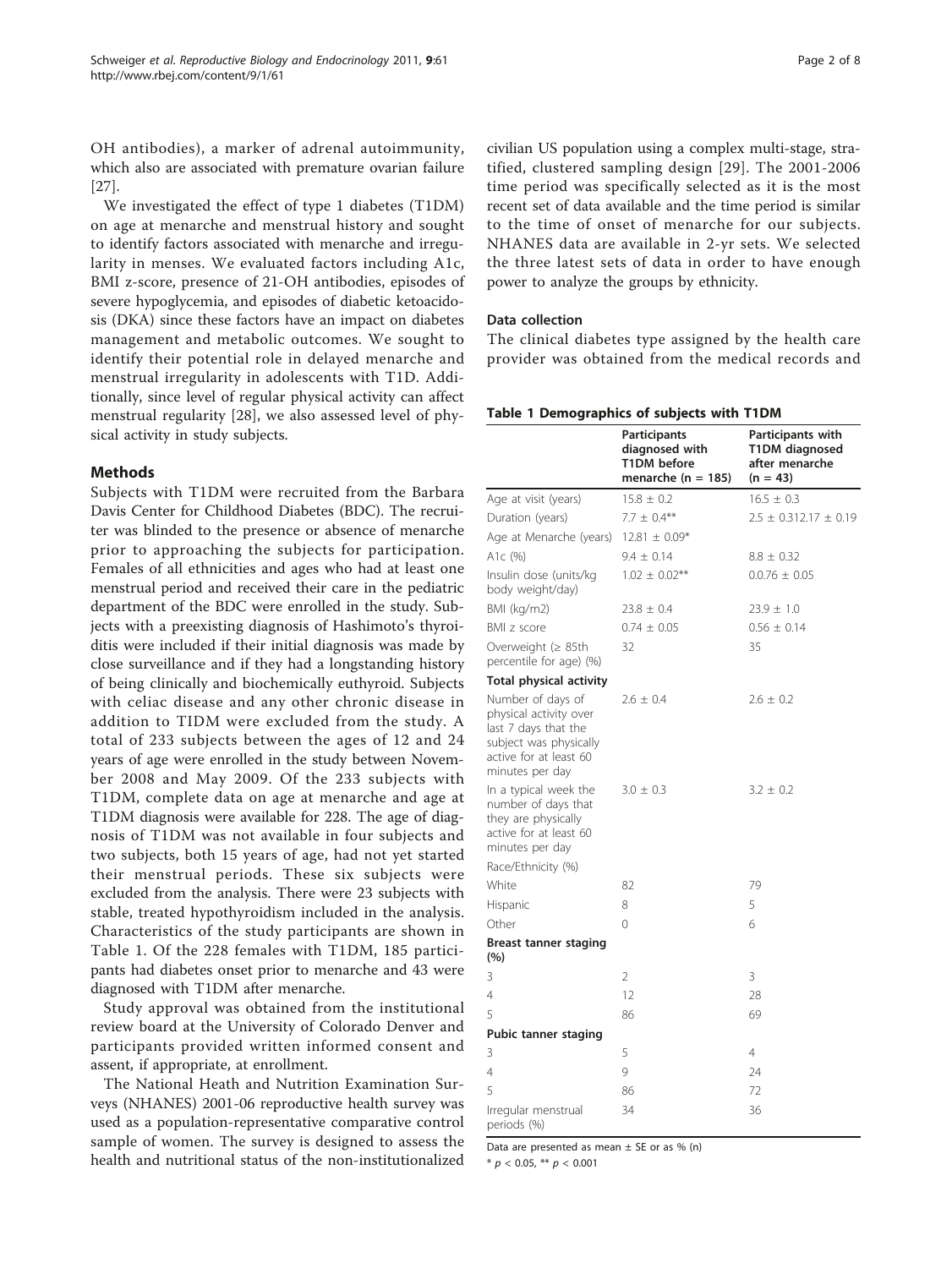categorized as T1DM if the provider assignment was type 1, type 1a or type 1b diabetes [[30](#page-6-0)]. Height, weight, and A1c were measured. A1c was measured on a DCA 2000 (Bayer Diabetes Care, Tarrytown, NY). The reference value for healthy persons is 4-6%. Weight was measured in kg using a Detecto (Webb City, MO) scale. Height was measured in centimeters using a Holtain Limited Stadiometer (Crosswell, UK). Physical examination including Tanner staging was performed by a pediatric endocrinologist. Body mass index (BMI) was calculated as  $\text{kg/m}^2$ , and BMI z-score was determined using age and sex specific BMI percentiles from the Centers for Disease Control and Prevention.

Demographic data, including race and ethnicity, was collected by self-report. Physical activity was obtained using the Moderate to Vigorous Physical Activity Screening Measure (MVPA) and was categorized as the number of days subjects had accumulated 60 minutes of MVPA during the past 7 days and for a typical week [[31\]](#page-6-0). Age of the first menstrual period and menstrual cycle pattern and length was obtained by self-report using a questionnaire adapted from the NHANES reproductive health questionnaire. Questions regarding cycle pattern and length were based on times when the subject was not taking hormone therapy (oral contraceptives, depo provera, norplant, etc). Subjects were asked to recall their age at the time of their first menstrual period. Probing questions were asked to help the subjects if they had difficulty remembering the exact age, such as remembering the season, grade or proximity to a birthday [[32\]](#page-6-0). An Insulin Record Questionnaire was used to collect insulin regimen and dose. Insulin dose was analyzed as average units of insulin used per kilogram of weight per day.

A retrospective review of the chart was performed to obtain the A1c and BMI within 3 months of the age of menarche on the 185 subjects diagnosed with T1DM before menarche. As an additional measure of glucose control and variability, data were also obtained through retrospective review of the chart on the number of episodes of diabetic ketoacidosis (DKA), defined as ph < 7.3 and serum bicarbonate < 15, and severe hypoglycemia (defined as documented blood glucose < 50 mg/dl and requiring assistance of another person or associated with loss of consciousness or seizure like activity requiring treatment with glucagon or IV dextrose) within the two years prior to menarche. In addition, 21 OH antibodies are routinely measured on all patients with TIDM receiving their care at BDC and were collected as part of the retrospective chart review.

#### Results

#### Statistical analysis

An independent samples  $t$ -test was used to test the difference in age at menarche between study participants who developed T1DM before menarche and those who developed T1DM after menarche. Due to the complex sampling strategy used for NHANES 2001-2006, sample weights were used in PROC SURVEYMEANS (SAS version 9.2, SAS Institute, Cary, NC) to obtain sample estimates and confidence intervals. A one sample Z-test was used to compare the study sample to the NHANES data. An independent samples t-test was used to test the difference in age of menarche between study participants who had 21-hydroxylase autoantibodies compared to those without, and to compare age of menarche among study participants with a history of diabetic ketoacidosis (DKA) or severe hypoglycemia compared to those without. A Chi-square test was used to compare a history of menstrual irregularity between study participants with and without a history of DKA, and between adolescent females diagnosed with T1DM pre- vs. postmenarche.

Linear regression analysis was used to examine relationships of age at menarche with clinical factors, including body mass index (BMI) and A1c at the time of menarche, and to examine age at menarche between study participants who developed T1DM before menarche vs. study participants who developed T1DM after menarche, adjusting for age at visit.

#### Average age of menarche in adolescents with T1DM

Characteristics of study participants with T1DM are shown in Table [1,](#page-1-0) by diagnosis of T1DM before vs. after menarche. There was no difference in age at visit, A1c, BMI, BMI z-score, prevalence of overweight, race/ethnicity, Tanner Stage, or menstrual irregularity between these groups. Adolescent females diagnosed premenarche had a longer duration of diabetes and a higher daily insulin dose per kg than the group diagnosed with T1DM after menarche.

The overall mean age of menarche among females with T1DM was 12.69 ± 0.08 years. Adolescent females who developed diabetes before menarche had an average age of menarche of  $12.81 \pm 0.09$  years compared to  $12.17 \pm 0.19$ years,  $p = 0.0015$  (Figure [1](#page-3-0)) in those who developed diabetes after menarche. In multivariable linear regression analysis further adjusting for age at visit, the average age of menarche among adolescent females diagnosed with T1DM before menarche remained significantly older than the age of menarche among adolescent females diagnosed with T1DM after menarche (least square means 12.82 ± 0.09 years vs.  $12.13 \pm 0.18$  years,  $p = 0.0006$ .

#### Comparison of T1DM to NHANES 2001-2006

NHANES 2001-2006 data from female participants interviewed using the Reproductive Health Questionnaire and who were between 12 and 24 years of age (mean  $\pm$  SE age = 18.2  $\pm$  0.09) showed that the average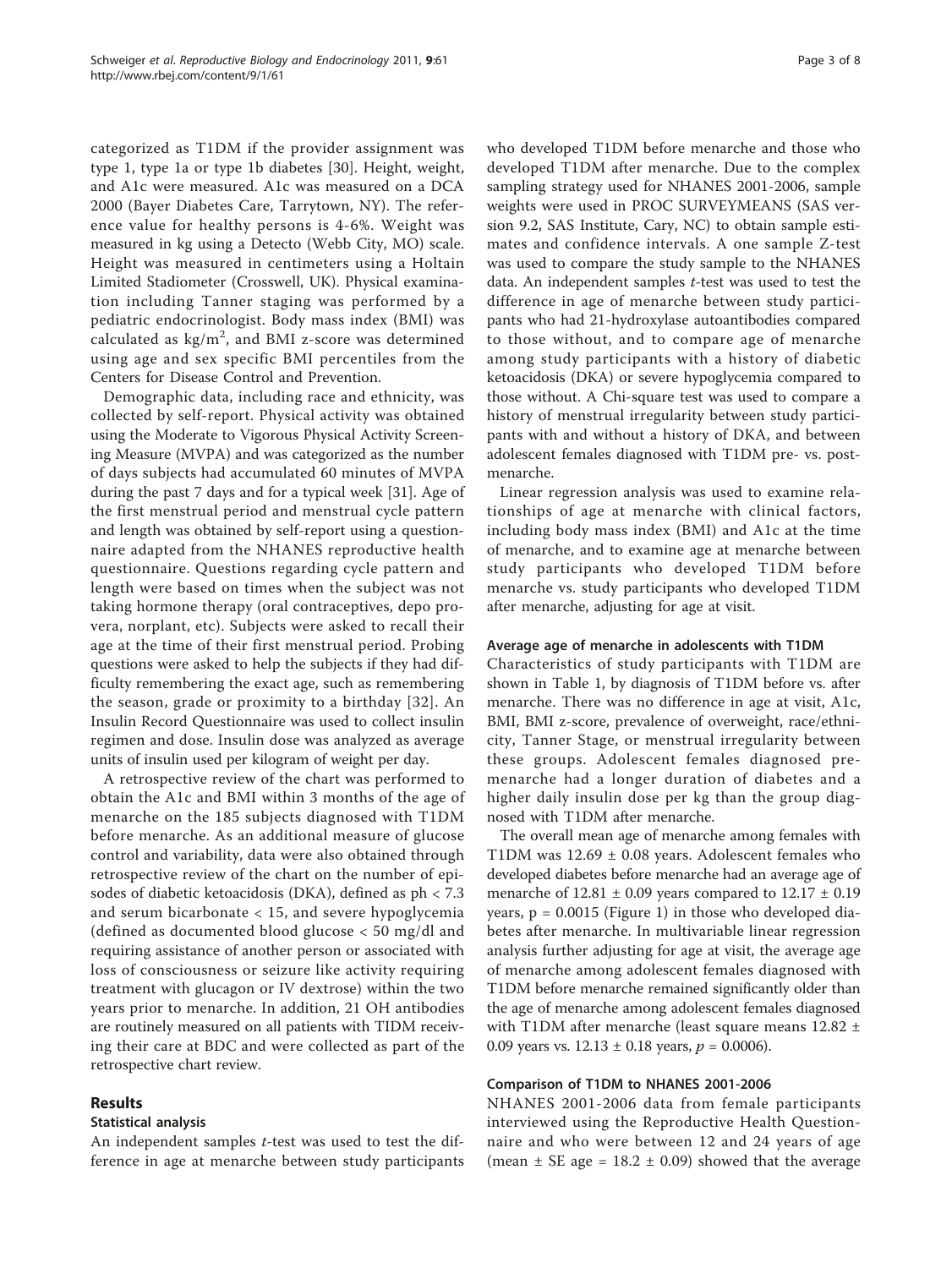<span id="page-3-0"></span>age of menarche among adolescent females without diabetes (n = 3667) was  $12.27 \pm 0.038$  years, which was significantly earlier than adolescent females with T1DM diagnosed prior to menarche  $(12.81 \pm 0.09, p < 0.0001)$ , and similar to adolescent females diagnosed after menarche (12.17 ± 0.19 years,  $p = 0.6993$ ) (Figure 1). As the mean age of the NHANES cohort was older than the T1DM cohorts, we performed a linear regression analysis adjusting for current age, and found that the least square mean age of menarche among NHANES study participants at a current age of 15.8 was 12.27 ± 0.03, which remained significantly younger than the T1DM group diagnosed prior to menarche (12.81 ± 0.09,  $p < 0.0001$ , while the least square mean age of menarche among NHANES study participants at a current age of 16.5 was  $12.28 \pm 0.03$ , which was not significantly different from the T1DM cohort diagnosed after menarche (12.17  $\pm$  0.19,  $p = 0.6922$ ). A further analysis was conducted using only adolescent females who were at least 16 years of age (e.g. without primary amenorrhea), to ensure that differences in ascertainment of younger adolescents didn't explain the observed differences in age of menarche. The average age of menarche among adolescent females with T1DM diagnosed before menarche and age 16-24 at the visit  $(n = 101)$  was 13.0 ± 0.13 years, which was significantly older compared to the average age of menarche among female NHANES participants (n = 2272) of 12.5  $\pm$  0.05 years (p = 0.001) and adolescent females with T1DM diagnosed after menarche (n = 30) of  $12.32 \pm 0.22$  ( $p = 0.007$ ).

#### Age at menarche and clinical factors

A1c at menarche was available for 165 of 185 subjects with T1DM prior to menarche. A1c was not associated with age at menarche, although mean A1c (9.3%) was well above the recommended target for optimal diabetes control. Out of the 165 girls, 30 (18%) had an A1c at or below the target (A1c  $\leq$  7.5%) at the time of menarche. However, there was no difference in age of menarche between those who achieved the target A1c (12.61  $\pm$ 0.21) and those who had not  $(12.91 \pm 0.10, p = 0.20)$ . When those with menarche within one year of diagnosis with T1DM were eliminated from analysis in order to avoid bias due to the 'honeymoon' period, 21 (15%), of the remaining 136 adolescent females had A1 $c \le 7.5\%$ . Although those adolescent females who reached the target A1c in this subset tended to have an earlier age of menarche  $(12.63 \pm 0.21)$  than those who did not  $(12.99)$ ± 0.10), the difference did not reach statistical significance  $(p = 0.12)$ .

There was a significant negative correlation between age of menarche and BMI z-score at menarche  $(r =$  $-0.23$ ,  $p = 0.0029$ . In multivariable linear regression adjusted for age at T1DM onset and A1c at menarche, BMI z-score remained significantly associated with age of menarche ( $\beta$  = -0.32,  $p$  = 0.005), as was age at T1DM onset ( $\beta = 0.06$ ,  $p = 0.02$ ), but not A1c ( $\beta = 0.08$ ,  $p =$ 0.15)

#### Race/ethnicity

Age at menarche by race/ethnicity for the BDC sample and NHANES data are shown in Figure 2. In the BDC sample, females of Hispanic origin  $(n = 34)$  reported earlier menarche than non-Hispanic white (NHW)  $(n =$ 185) females  $(12.25 \pm 0.20 \text{ vs. } 12.77 \pm 0.09, p = 0.0232)$ . In multivariable linear regression analysis adjusting for BMI z-score and A1c at menarche, this difference in age



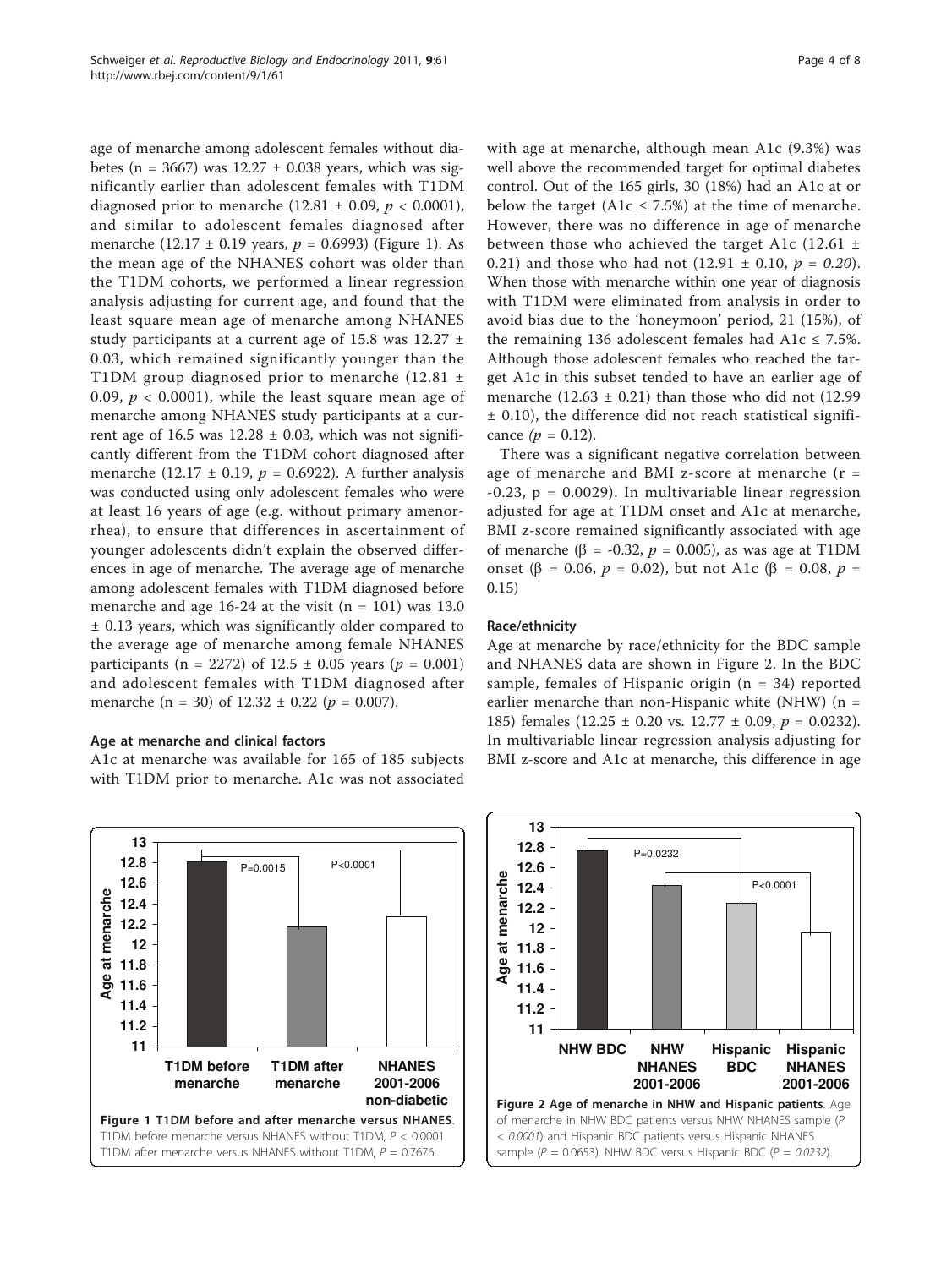of menarche persisted for Hispanic vs. NHW adolescent females (least square means  $12.33 \pm 0.24$  vs.  $12.94 \pm$ 0.09,  $p = 0.019$ 

In the NHANES sample, NHW  $(n = 1114)$  females without diabetes had an average age at menarche of  $12.42 \pm 0.05$  years, which was significantly younger than the age of menarche in NHW girls in the BDC sample  $(p < 0.0001)$ . In the NHANES sample, those of Hispanic origin (n = 1290) without diabetes had an average age of menarche of 11.95  $\pm$  0.09 years, which was not significantly different from the age at menarche among Hispanic adolescent females in the BDC sample ( $p = 0.0653$ ).

In the BDC sample, NHW girls with premenarchal presentation of T1DM ( $n = 151$ ) had a later age of menarche than those who developed T1DM after menarche  $(n =$ 34) (12.92  $\pm$  0.09 vs 12.32  $\pm$  0.18,  $p = 0.0062$ ). Subjects in the BDC sample who were of Hispanic origin and who developed T1DM before menarche (n = 25) also had later menarche than those who developed T1DM after menarche (n = 7) (12.25 ± 0.23 vs. 11.91 ± 0.64,  $p =$ 0.5461), although this did not reach significance. NHW girls who had a premenarchal presentation of T1DM (n = 151) reported a later age of menarche than Hispanic girls who developed T1DM prior to menarche  $(n = 25)$  $(12.92 \pm 0.09 \text{ vs } 12.25 \pm 0.23, p = 0.0083).$ 

#### 21 Hydroxylase autoantibodies

21-Hydroxylase (OH) autoantibody titers were obtained through retrospective review of the chart. Results were available on 212 subjects and of those only 8 subjects had positive titers. The age of menarche in those negative for 21-OH antibodies (12.69  $\pm$  1.20 years,  $p =$ 0.4405) was not different from those with positive 21- OH antibodies (13.02  $\pm$  0.85 years,  $p = 0.4405$ ). Since only 8 subjects had positive 21 OH antibodies the sample size did not allow for any further analysis.

#### Severe hypoglycemia and/or episodes of DKA

There was no difference in age at menarche among girls with a history of at least one episode of DKA  $(n = 20)$ compared to girls without any DKA episodes  $(12.9 \pm 1.1)$ vs.  $12.8 \pm 1.2$  years of age,  $p = 0.78$ ) or among girls with at least one episode of severe hypoglycemia  $(n = 11)$ compared to girls without any hypoglycemic episodes  $(12.7 \pm 0.9 \text{ vs. } 12.8 \pm 1.2 \text{ years of age}, p = 0.72)$  occurring within the two years prior to the start of menarche. There was a trend towards more irregular menses among the adolescent females who had one or more episodes DKA before menarche compared to those with no episode of DKA (53% vs. 32%,  $p = 0.08$ )

#### Menstrual regularity

Analysis of menstrual regularity was limited to adolescent females who were at least 2 years past menarche.

Among the 181 adolescent females analyzed, 63 reported usually or always irregular cycles (35%) and the remaining 118 reported regular or very regular cycles. There was no difference in age of menarche, age of T1DM diagnosis, total physical activity, typical physical activity per/day, total insulin units kg/day, A1c, or BMI at the most recent visit between those who reported regular (always or usually) compared to irregular (always or usually) cycles. Total physical activity ( $OR = 0.973$ [0.849-1.116],  $p = 0.6949$ ) and typical physical activity per/day (OR = 0.971 [0.845-1.116],  $p = 0.6801$ ) were not associated with irregular periods.

#### **Discussion**

The present study is the largest to date to examine age at menarche and menstrual regularity among adolescents and young adults with TIDM. There is conflicting evidence as to whether the age at menarche in the general population has remained the same [[33\]](#page-6-0) or has declined [[34\]](#page-6-0). The results from this study suggest that, despite improvements and advances in diabetes treatment and insulin regimens, the age of menarche in adolescent females with premenarchal presentation of T1DM continues to be delayed. Further, menstrual irregularity is common in youth with T1DM, affecting more than a third of the adolescent females studied.

We observed a negative correlation between age of menarche and BMI z-score, consistent with other studies which have also found that pubertal development [[6](#page-6-0)] and menarche [\[8](#page-6-0)] tended to occur earlier in young women with T1DM whose BMI z-score was high than in those with a low BMI z-score. While this might suggest that poor metabolic control predicts later menarche, we found no correlation between age of menarche and A1c at menarche. Alternatively, the relationship between BMI z-score and menarche in young women with T1DM may mirror what has been shown in the general population [[35\]](#page-6-0).

To further explore glycemic control and age of menarche, we looked at episodes of DKA and severe hypoglycemia two years prior to starting menarche as measures of glycemic stability, and found that these factors were not associated with menarche delay, again pointing away from glycemic control as the explanation for delayed menarche.

Since the delay in menarche among adolescent females with T1DM has not significantly changed in the last several decades [[13,15](#page-6-0)] despite improvements in diabetes management, this suggests that perhaps other factors besides glycemic control could be contributing to the menarchal delay in adolescents with TIDM. We examined whether the presence of 21 OH autoantibodies was associated with menarche delay and did not find a significant association, but since only a small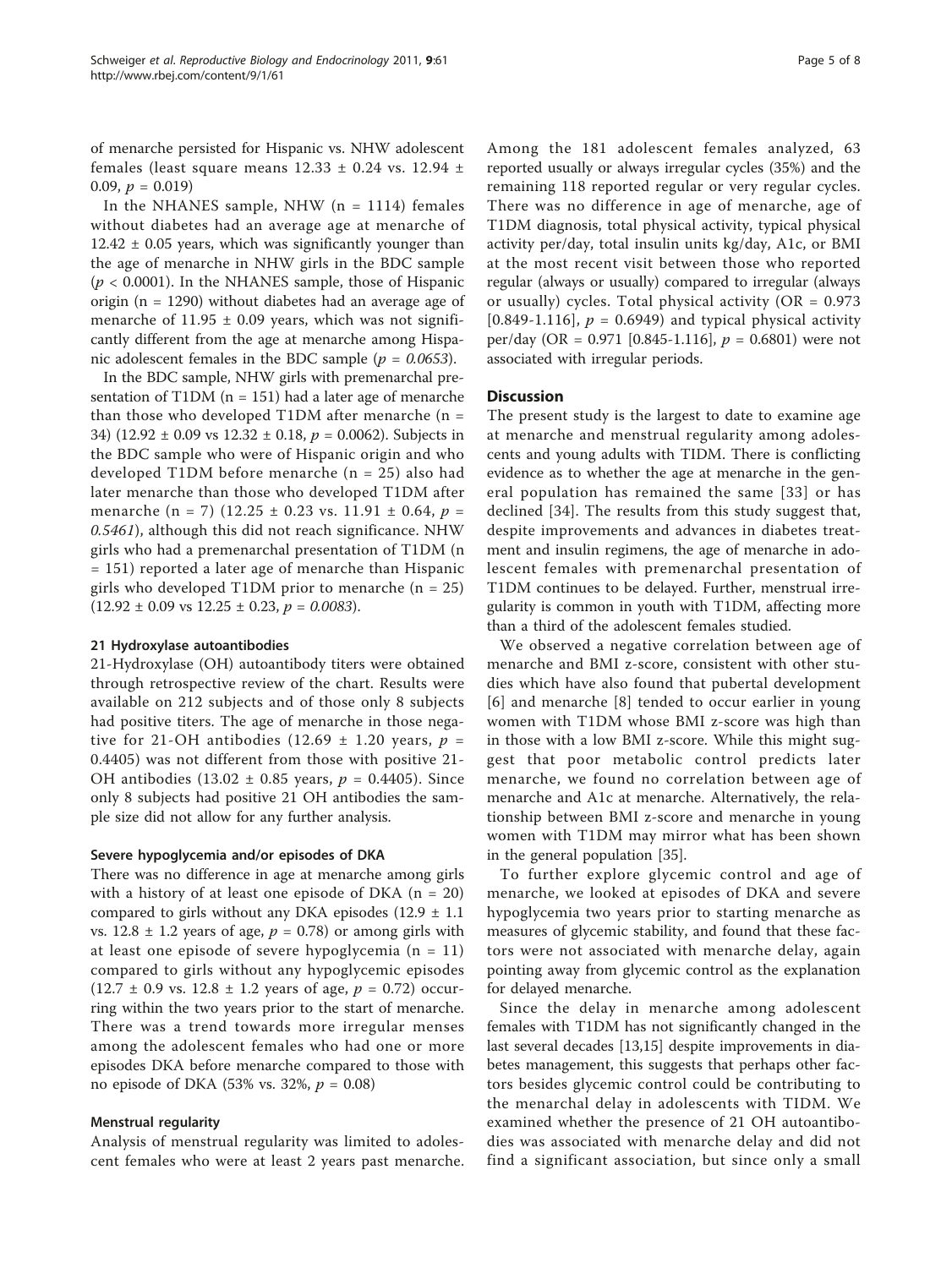number of subjects had positive 21 OH antibodies we are unable to draw any conclusions. To our knowledge there have been no other studies that have looked at the association of menarchal delay in adolescents with T1DM and positive 21-OH autoantibodies. It is possible that the presence of autoantibodies that have been linked to the menstrual cycle disturbances experienced in T1DM females [\[36](#page-6-0)] and premature ovarian failure in non-diabetic individuals [[37-40\]](#page-6-0) could be contributing to the delay in menarche. However, since positive 21- OH antibodies were not common in our study population, this mechanism is unlikely to explain the menarche delay we observed.

It is possible that the significant period of weight loss [[41\]](#page-6-0) and physiologic stress preceding the diagnosis of T1DM could contribute to the delay in menarche. In a study looking at 928 randomly selected adolescent schoolgirls aged 12-18 years with malnutrition it was found that menarche and start of puberty were delayed by approximately 1.5-2 years compared to a US reference population [[42\]](#page-6-0). It is also known that chronic medical diseases other than TIDM, such as sickle cell disease [\[43](#page-7-0)] are associated with menarchal delay. Thus, it's possible that the initial weight loss period prior to diagnosis of T1DM, as well as the presence of chronically abnormal metabolism associated with T1DM could contribute to menarchal delay.

Approximately one third of young women with T1DM of reproductive age will suffer some form of menstrual dysfunction [\[44\]](#page-7-0) and our results are consistent with this finding. In contrast, reported rates of menstrual irregularity in women without T1DM are 50% less than those with T1DM [[15](#page-6-0),[45\]](#page-7-0). We found that there was no difference in age of menarche or A1c at study visit between those who had regular versus irregular menstrual periods. It is possible that other factors besides glycemic control are involved in menstrual regularity in women with T1DM. In a study looking at 53 T1DM girls, Snajderova found ovarian autoantibodies in 67.9% of the girls and speculated that the presence of these antibodies and other autoantibodies could somehow be linked to the menstrual cycle disturbances experienced in T1DM females (36). However, in our study we found that the presence of 21-OH autoantibodies was not increased in subjects with menstrual irregularity (Data not shown). However, even in patients with chronic specific organ specific autoimmune disease the presence of 21 OH antibodies is uncommon [\[45\]](#page-7-0). Thus, the young age of our study participants and small sample size the number of subjects with positive 21 OH antibodies were limited, making these results difficult to interpret. Others have speculated that the oligomenorrhea noted in T1DM is principally hypothalamic in origin and may represent intermittent (and perhaps reversible) failure of the GnRH pulse generator [[46](#page-7-0)].

There were some limitations to our study. First, the participants were predominantly of NHW and Hispanic race/ethnicity, and so we were not able to provide reliable estimates of age of menarche in other racial/ethnic groups. Also, we did not have a non-diabetic control group from our population with whom to compare menstrual irregularity. In addition, there is also the potential for recall bias with the use of self reported questionnaires. However, the age of menarche has been shown to be reliable by recall, as it is usually a date that is well remembered [\[47\]](#page-7-0). Because the majority of our subjects were adolescent and relatively close to menarche, their recall may even be more reliable than in older women. The small sample size for some groups also limits the interpretation of negative findings, as it is likely that some of these findings could be explained by lack of power.

In conclusion, despite improved diabetes treatment in recent decades, a delay in menarche, although clinically modest, is still observed among girls with T1DM. Adolescent females who developed T1DM before menarche had a later onset of menarche than both adolescent females who developed T1DM after menarche and adolescent females those without diabetes from the NHANES 2001-2006 survey. This later age of menarche was not associated with A1c, even when comparing those with good control (A1C <7.5%) to those with less adequate control. Menstrual irregularity was common in our study participants, but was not associated with age of menarche, age of T1DM diagnosis, A1c, current BMI, physical activity or insulin dose. There are most likely other factors involved in the timing of menarche and menstrual regularity in girls with TIDM, and more research is needed in this area so that the etiology and consequences of delayed age at menarche in this population can be better understood.

#### Acknowledgements

Dr. Schweiger was supported by T32 training research grant T32 DK63687- 07-08 and Dr. Snell-Bergeon was supported by ADA Takeda Post-Doctoral Fellowship 07-6-CVD-09.

#### Authors' contributions

Both GJK and JS contributed to the discussion and revisions and edits of the manuscript. KM contributed to data analysis and design of table and figures. All three are employed by the University of Colorado and work for the Barbara Davis Center for Childhood Diabetes. RR contributed to patient recruitment. BS developed the research design, recruited subjects, researched data, wrote manuscript, contributed discussion and revised and edited the manuscript. There was no other editorial assistance of a colleague in the preparation of the manuscript. All authors have read and approved the final manuscript.

#### Competing interests

The authors declare that they have no competing interests.

Received: 31 January 2011 Accepted: 6 May 2011 Published: 6 May 2011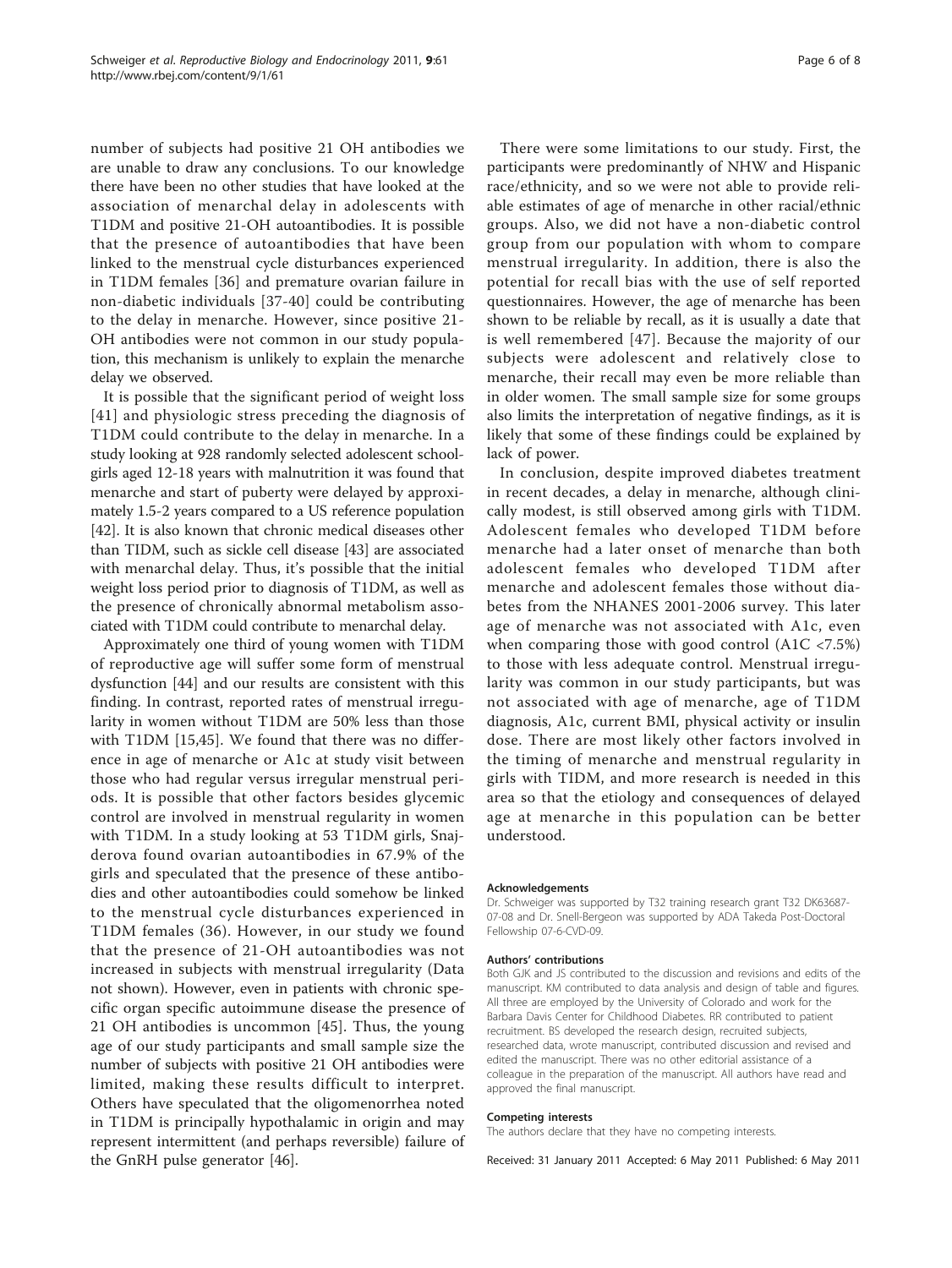#### <span id="page-6-0"></span>References

- 1. Joslin EP, Root HF, White P: Growth development and prognosis of diabetic children. JAMA 1925, 85:420.
- Tattersall RB, Pyke Da: Growth in diabetic Children. Studies in identical twins. Lancet 1973, 302:1105-1109.
- Diabetes Control and Complications Trial Research Group: The effect of intensive treatment of diabetes on the development and progression of long-term complications in insulin-dependent diabetes mellitus. N Engl JMed 1993, 329:977-986.
- 4. Diabetes Control and Complications Trial Research Group: [Effect of](http://www.ncbi.nlm.nih.gov/pubmed/8040759?dopt=Abstract) [intensive diabetes treatment on the development and progression of](http://www.ncbi.nlm.nih.gov/pubmed/8040759?dopt=Abstract) [long-term complications in adolescents with insulin-dependent diabetes](http://www.ncbi.nlm.nih.gov/pubmed/8040759?dopt=Abstract) [mellitus: Diabetes Control and Complications Trial.](http://www.ncbi.nlm.nih.gov/pubmed/8040759?dopt=Abstract) J Pediatr 1994, 125:177-188.
- 5. Elamin A, Hussein O, Tuvemo T: [Growth, puberty and final height in](http://www.ncbi.nlm.nih.gov/pubmed/16798477?dopt=Abstract) [children with Type 1 diabetes.](http://www.ncbi.nlm.nih.gov/pubmed/16798477?dopt=Abstract) J Diabetes Complications 2006, 20:252-256.
- 6. Codner E, Barrera A, Mook-Kanamori D, Bazaes RA, Unanue N, Gaete X, Avila A, Ugarte F, Torrealba I, Pérez V, Panteón E, Cassorla F: [Ponderal gain,](http://www.ncbi.nlm.nih.gov/pubmed/15601360?dopt=Abstract) [waist-to-hip ratio and pubertal development in girls with type-1](http://www.ncbi.nlm.nih.gov/pubmed/15601360?dopt=Abstract) [diabetes mellitus.](http://www.ncbi.nlm.nih.gov/pubmed/15601360?dopt=Abstract) Pediatr Diabetes 2004, 5:182-189.
- Danielson K, Palta M, Allen C, J D'Alessio D: The Association of Increased Glycosylated Hemoglobin Levels with Delayed Age at Menarche in Young Women with Type 1 Diabetes. J Clin Endocrinol 2005, 90:6466-6471.
- 8. Rohrer T, Stierkorb E, Grabert M, Hoterhus PM, Kapellen T, Knerr I, Mix M, Holl RW, DPV Initiative: [Delayed menarche in young German women with](http://www.ncbi.nlm.nih.gov/pubmed/17763869?dopt=Abstract) [type 1 diabetes mellitus: recent results from the DPV diabetes](http://www.ncbi.nlm.nih.gov/pubmed/17763869?dopt=Abstract) [documentation and quality management system.](http://www.ncbi.nlm.nih.gov/pubmed/17763869?dopt=Abstract) Eur J Pediatr 2008, 167:793-799.
- Strotmeyer ES, Steenkiste AR, Foley TP Jr, Berga SL, Dorman JS: [Menstrual](http://www.ncbi.nlm.nih.gov/pubmed/12663566?dopt=Abstract) [cycle differences between women with type 1 diabetes and women](http://www.ncbi.nlm.nih.gov/pubmed/12663566?dopt=Abstract) [without diabetes.](http://www.ncbi.nlm.nih.gov/pubmed/12663566?dopt=Abstract) Diabetes Care 2003, 26:1016-1021.
- 10. Clarson C, Daneman D, Ehrlich R: [The Relationship of Metabolic Control to](http://www.ncbi.nlm.nih.gov/pubmed/4064475?dopt=Abstract) [Growth and Pubertal Development in Children with Insulin-Dependent](http://www.ncbi.nlm.nih.gov/pubmed/4064475?dopt=Abstract) [Diabetes.](http://www.ncbi.nlm.nih.gov/pubmed/4064475?dopt=Abstract) Diabetes Res 1985, 2:237-241.
- 11. Picardi A, Cipponeri E, Bizzarri C, Fallucca S, Guglielmi C, Pozzilli P: [Menarche in type 1 diabetes is still delayed despite good metabolic](http://www.ncbi.nlm.nih.gov/pubmed/18191849?dopt=Abstract) [control.](http://www.ncbi.nlm.nih.gov/pubmed/18191849?dopt=Abstract) Fertil Steril 2008, 90:1875-1877.
- 12. Deltsidou A: Age at Menarche and Menstrual Irregularities of Adolescents with Type 1 Diabetes. J Pediatr and Adolesct Gynecol 2010, 23:162-167.
- 13. Schriock EA, Winter RJ, Traisman HS: [Diabetes Mellitus and Its Effects on](http://www.ncbi.nlm.nih.gov/pubmed/6706787?dopt=Abstract) [Menarche.](http://www.ncbi.nlm.nih.gov/pubmed/6706787?dopt=Abstract) J Adolesc Health Care 1984, 5:101-104.
- 14. Lombardo F, Salzano G, Crisafulli G, Valenzise M, Zirilli G, Manzo V, Aversa T, De F: [Menarcheal timing in intensively treated girls with type 1 diabetes](http://www.ncbi.nlm.nih.gov/pubmed/18554878?dopt=Abstract) mellitus HS [Diabetes Mellitus an its effects on menarche.](http://www.ncbi.nlm.nih.gov/pubmed/18554878?dopt=Abstract) Nutr Metab Cardiovasc Dis 2009, 19:35-38.
- 15. Kjaer K, Hagen C, Sando SH, Eshoj O: [Epidemiology of menarche and](http://www.ncbi.nlm.nih.gov/pubmed/1639955?dopt=Abstract) [menstrual disturbances in an unselected group of women with insulin](http://www.ncbi.nlm.nih.gov/pubmed/1639955?dopt=Abstract)[dependent diabetes mellitus compared to controls.](http://www.ncbi.nlm.nih.gov/pubmed/1639955?dopt=Abstract) J Clin Endocrinol Metab 1992, 75:524-529.
- 16. Rohrer T, Stierkorb E, Heger S, Kareges B, Raile K, Schwab KO, Holl RW: [Delayed pubertal onset and development in German children and](http://www.ncbi.nlm.nih.gov/pubmed/17984245?dopt=Abstract) [adolescents with type 1 diabetes: cross-sectional analysis of recent data](http://www.ncbi.nlm.nih.gov/pubmed/17984245?dopt=Abstract) [from the DPV diabetes documentation and quality management system.](http://www.ncbi.nlm.nih.gov/pubmed/17984245?dopt=Abstract) Eur J Endocrinol 2007, 157:647-653.
- 17. Salerno M, Argenziano A, Di Maio S, Gasparini N, Formicola S, De Filippo G, Tenore A: Pubertal growth, sexual maturation, and final height in children with IDDM. Effects of age at onset and metabolic control. Diabetes Care 1997, 5:721-724.
- 18. Anai T, Miyazaki F, Tomoyasu, Matsuo T: [Risk of irregular menstrual cycles](http://www.ncbi.nlm.nih.gov/pubmed/11737709?dopt=Abstract) [and low peak bone mass during early adulthood associated with age at](http://www.ncbi.nlm.nih.gov/pubmed/11737709?dopt=Abstract) [menarche.](http://www.ncbi.nlm.nih.gov/pubmed/11737709?dopt=Abstract) Pediatr Int 2001, 43:483-488.
- 19. Ulrich U, Pfeifer T, Buck G, Lauritzen C: [Osteopenia in primary and](http://www.ncbi.nlm.nih.gov/pubmed/8557244?dopt=Abstract) [secondary amenorrhea.](http://www.ncbi.nlm.nih.gov/pubmed/8557244?dopt=Abstract) Horm Metab Res 1995, 27:432-435.
- 20. Cawood EHH, Bancroft J, Steel JM: Premenstrual Symptoms in Women with Diabetes Mellitus and the Relationship to Diabetic Control. Diabet Med 1993, 5:444-448.
- 21. Yeshaya A, Orvieto R, Dicker D, Karp M, Ben Rafael Z: [Menstrual](http://www.ncbi.nlm.nih.gov/pubmed/8556032?dopt=Abstract) [characteristics of women suffering from insulin-dependent diabetes](http://www.ncbi.nlm.nih.gov/pubmed/8556032?dopt=Abstract) [mellitus.](http://www.ncbi.nlm.nih.gov/pubmed/8556032?dopt=Abstract) Int J Fertil Menopausal Stud 1995, 40:269-273.
- 22. Dorman J, Steenkiste A, Foley TP, Stotmeyer ES, Burke JP, Kuller LH, Kwoh CK: [Menopause in Type 1 Diabetic Women Is it Premature.](http://www.ncbi.nlm.nih.gov/pubmed/11473049?dopt=Abstract) Diabetes 2001, 50:1857-1861.
- 23. Zarzycki W, Zieniewicz M: Reproductive disturbances in type 1 diabetic women. Neuro Endocrinol Lett 2005, 26:734-738.
- 24. Gaete X, Vivanco M, Eyzaguirre FC, Lopez P, Rhumie HK, Unanue N, Codner E: Menstrual cycle irregularities and their relationship with HbA1C and insulin dose in adolescents with Type 1 diabetes mellitus. Fertil Steril 2009, 10:1016.
- 25. Codner E, Escobar-Morreale H, Clinical Review: [Hyperandrogenism and](http://www.ncbi.nlm.nih.gov/pubmed/17284617?dopt=Abstract) [Polycystic Ovary Syndrome in Women with Type 1 Diabetes Mellitus.](http://www.ncbi.nlm.nih.gov/pubmed/17284617?dopt=Abstract) J Clin Endocrinol Metab 2007, 92:1209-1216.
- 26. Codner E, Soto N, Lopez P, Trejo L, Avila A, Eyzaguirre FC, Iniguez G, Cassola F: [Diagnostic Criteria for Polycystic Ovary Syndrome and Ovarian](http://www.ncbi.nlm.nih.gov/pubmed/16569737?dopt=Abstract) [Morphology in Women with Type 1 Diabetes Mellitus.](http://www.ncbi.nlm.nih.gov/pubmed/16569737?dopt=Abstract) J Clin Endocrinol Metab 2006, 91:2250-2256.
- 27. Pra CD, Chen S, Furmaniak J, Smith BR, Pedini B, Moscon A, Zanchetta R, Betterle C: [Autoantibodies to steroidogenic enzymes in patients with](http://www.ncbi.nlm.nih.gov/pubmed/12720541?dopt=Abstract) [premature ovarian failure with and without Addison](http://www.ncbi.nlm.nih.gov/pubmed/12720541?dopt=Abstract)'s disease. Eur J Endocrinol 2003, 148:565-570.
- 28. De Souza MJ, Toombs RJ, Scheid JL, O'Donnell E, West SL, Williams NI: [High](http://www.ncbi.nlm.nih.gov/pubmed/19945961?dopt=Abstract) [prevalence of subtle and severe menstrual disturbances in exercising](http://www.ncbi.nlm.nih.gov/pubmed/19945961?dopt=Abstract) [women: confirmation using daily hormone measures.](http://www.ncbi.nlm.nih.gov/pubmed/19945961?dopt=Abstract) Hum Reprod 2010, 25:491-503.
- 29. Centers for Disease Control and Prevention (CDC): National Center for Health Statistics (NCHS). National Health and Nutrition Examination Survey Data: Hyattsville, MD: U.S. Department of Health and Human Services, Centers for Disease Control and Prevention.[[http://www.cdc.](http://www.cdc.gov/nchs/about/major/nhanes) [gov/nchs/about/major/nhanes\]](http://www.cdc.gov/nchs/about/major/nhanes), [Accessed March 28, 2010]
- 30. American Diabetes Association: [Diagnosis and classification of diabetes.](http://www.ncbi.nlm.nih.gov/pubmed/15618111?dopt=Abstract) Diabetes Care 2005, 28:S37-S42.
- Prochaska J, Sallis J, Long BA: [Physical Activity Screening Measure for Use](http://www.ncbi.nlm.nih.gov/pubmed/11343497?dopt=Abstract) [with Adolescents in Primary Care.](http://www.ncbi.nlm.nih.gov/pubmed/11343497?dopt=Abstract) Arch Pediatr Adolesc Med 2001, 155:554-559.
- 32. Snell-Bergeon JK, Dabelea D, Ogden LG, Hokanson JE, Kinney GL, Ehrlich J, Rewers M: Reproductive and hormonal birth control use are associated with coronary calcium progression in women with type 1 diabetes mellitus. J Clin Endocrinol Metab 2008, 6:2142-2148.
- 33. Chumlea WC, Schubert CM, Roche AF, Kulin HE, Lee P, Himes J, Sun S: [Age](http://www.ncbi.nlm.nih.gov/pubmed/12509562?dopt=Abstract) [of Menarche and Racial Comparisons in US Girls.](http://www.ncbi.nlm.nih.gov/pubmed/12509562?dopt=Abstract) Pediatrics 2003, 111:110-113.
- 34. Herman-Giddens M: [The Decline in the Age of Menarche in the United](http://www.ncbi.nlm.nih.gov/pubmed/17321418?dopt=Abstract) [States: Should We Be Concerned?](http://www.ncbi.nlm.nih.gov/pubmed/17321418?dopt=Abstract) J Adolesc Health 2007, 40:201-203.
- 35. Rosenfield R, Lipton RB, Drum ML: [Thelarche, Pubarche, and Menarche](http://www.ncbi.nlm.nih.gov/pubmed/19117864?dopt=Abstract) [Attainment in Children with Normal and Elevated Body Mass Index.](http://www.ncbi.nlm.nih.gov/pubmed/19117864?dopt=Abstract) Pediatrics 2009, 123:84-88.
- 36. Snajderova M, Martinek J, Horejsi J, Novakova D, Lebl J, Kolouskova S: [Premenarchal and Postmenarchal Girls with Insulin-Dependent Diabetes](http://www.ncbi.nlm.nih.gov/pubmed/10584225?dopt=Abstract) [Mellitus: Ovarian and Other Organ-specific Autoantibodies, Menstrual](http://www.ncbi.nlm.nih.gov/pubmed/10584225?dopt=Abstract) [Cycle.](http://www.ncbi.nlm.nih.gov/pubmed/10584225?dopt=Abstract) J Pediatr Adolesc Gynecol 1999, 12:209-214.
- 37. Altuntas CZ, Johnson JM, Tuohy VK: [Autoimmune Targeted Disruption of](http://www.ncbi.nlm.nih.gov/pubmed/16849513?dopt=Abstract) [the Pituitary-Ovarian Axis Causes Premature Ovarian Failure.](http://www.ncbi.nlm.nih.gov/pubmed/16849513?dopt=Abstract) J Immunol 2006, 177:1988-1996.
- 38. Falorni A, Laureti S, Candeloro P, Perrino S, Coronella C, Bizzarro A, Bellastella A, Santeusanio F, De Bellis A: [Steroid-Cell autoantibodies are](http://www.ncbi.nlm.nih.gov/pubmed/12137862?dopt=Abstract) [preferentially expressed in women with premature ovarian failure who](http://www.ncbi.nlm.nih.gov/pubmed/12137862?dopt=Abstract) [have adrenal autoimmunity.](http://www.ncbi.nlm.nih.gov/pubmed/12137862?dopt=Abstract) Fertil Steril 2002, 78:270-279.
- Allen S, Huber J, Devendra D: Prevalence of Organ-Specific Autoantibodies in Childhood- and Adult-Onset Type 1 Diabetes 1150. Immunology of Diabetes 2008, 1150:260-262.
- 40. Fenichel P, Sosset C, Barbarino-Monnier P, Gobert B, Hieronimus S, Marie-Christine B, Harter M: [Prevalence, specificity and significance of ovarian](http://www.ncbi.nlm.nih.gov/pubmed/9455825?dopt=Abstract) [antibodies during spontaneous premature ovarian failure.](http://www.ncbi.nlm.nih.gov/pubmed/9455825?dopt=Abstract) Hum Reprod 1997, 12:2623-2628.
- 41. Newfield R, Cohen D, Capparelli E, Shragg P: [Rapid weight gain in children](http://www.ncbi.nlm.nih.gov/pubmed/19067888?dopt=Abstract) [soon after diagnosis of type 1 diabetes: is there room for concern.](http://www.ncbi.nlm.nih.gov/pubmed/19067888?dopt=Abstract) Pediatr Diabetes 2008, 10:310-315.
- 42. Leenstra T, Petersen LT, Kariuki SK, Oloo AJ, Kager PA, ter Kuile FO: [Prevalence and severity of malnutrition and age at menarche; cross](http://www.ncbi.nlm.nih.gov/pubmed/15305179?dopt=Abstract)[sectional studies in adolescent schoolgirls in western Kenya.](http://www.ncbi.nlm.nih.gov/pubmed/15305179?dopt=Abstract) Eur J Clin Nutr 2005, 59:41-48.